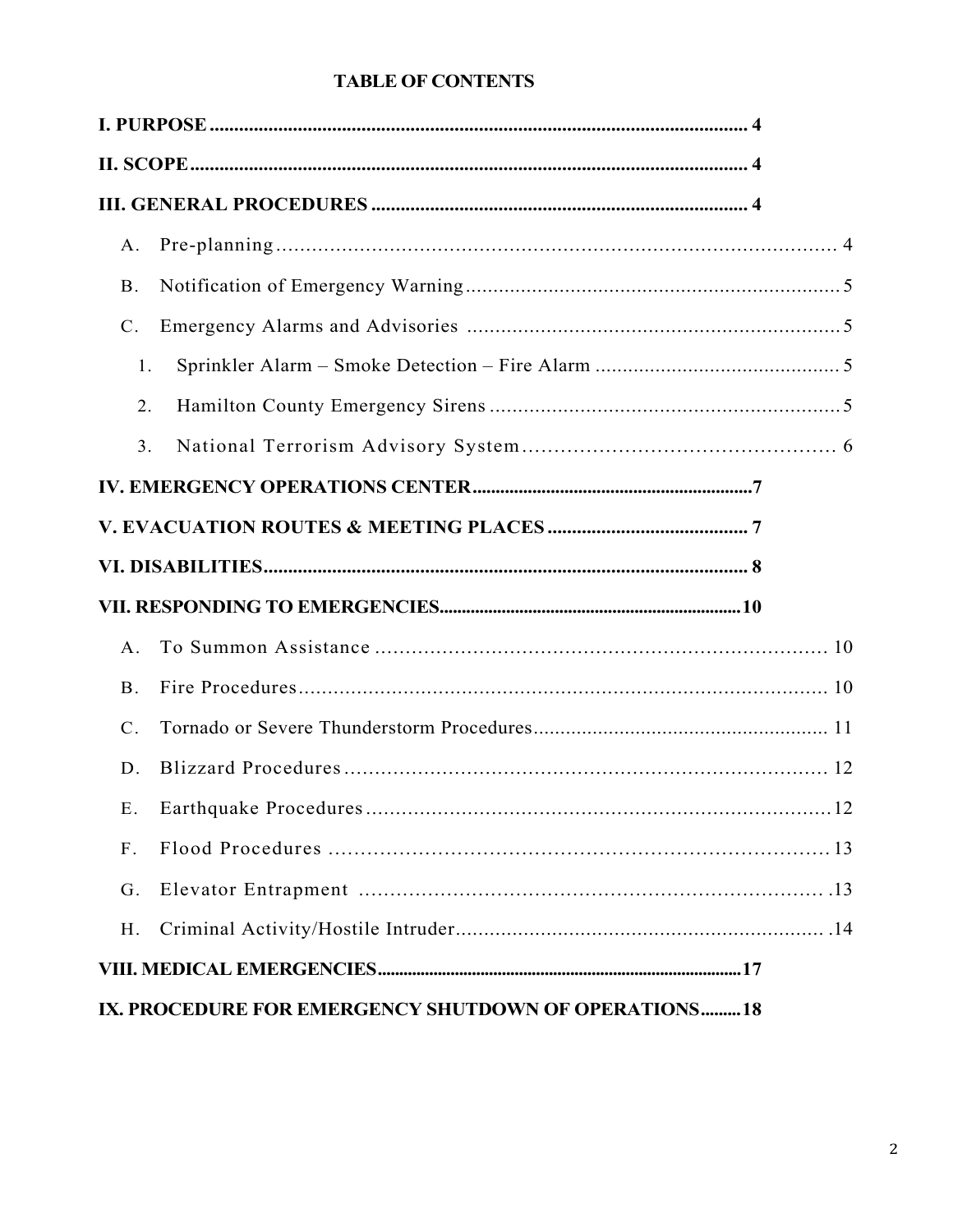|                | X. CBRNE THREAT (CHEMICAL, BIOLOGICAL, RADIOLOGICAL, NUCLEAR, EXPLOSIVE)19 |  |
|----------------|----------------------------------------------------------------------------|--|
| A.             |                                                                            |  |
| <b>B</b> .     |                                                                            |  |
| $\mathbf{C}$ . |                                                                            |  |
| D              |                                                                            |  |
|                |                                                                            |  |
| $\mathsf{A}$   |                                                                            |  |
| $B_{-}$        |                                                                            |  |
|                |                                                                            |  |
| A.             |                                                                            |  |
| <b>B</b> .     |                                                                            |  |
| $C_{\cdot}$    |                                                                            |  |
| D.             |                                                                            |  |
| E.             |                                                                            |  |
|                |                                                                            |  |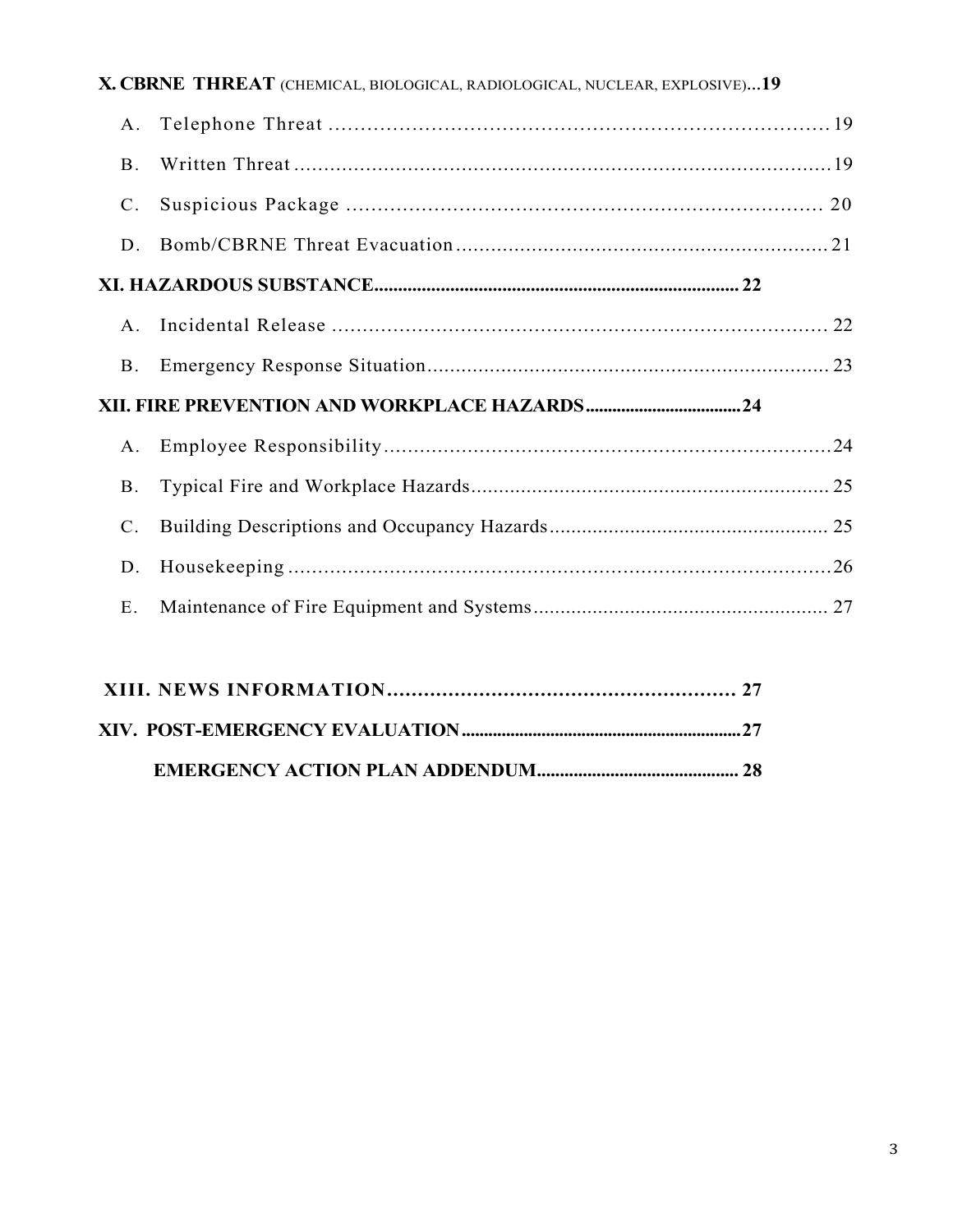## **I. PURPOSE**

The purpose of an Emergency Action Plan is to protect the employees from serious injury, property loss, or loss of life, in the event of an actual or potential major disaster. A major disaster may include, but is not limited to, any of the following: fire, tornado, earthquake, bomb threat, or hazardous chemical spill. In the event of a major disaster, this Emergency Action Plan describes the initial responsibilities and actions to be taken to protect all employees until the appropriate public safety or city responders take over.

## **II. SCOPE**

# *For the protection of employees, an Emergency Action Plan is a requirement of OSHA 1910.38. It is also necessary and prudent for the protection of our employees and visitors.*

It is a requirement that the supervisors review with each employee upon their initial assignment or when the plan changes, those parts of the plan that the employee must know to protect her/himself in the event of an emergency. In addition, the written plan shall be made available for employees to review and plan for their evacuation.

## **III. GENERAL PROCEDURES**

It is impossible to provide specific information for all situations. There is no guarantee implied by this plan that a perfect response to disaster emergency incidents will be practical or possible. Therefore, this plan is a guide for employees to familiarize themselves with basic emergency planning, response and evaluation.

#### A. **Pre-planning**

Preparation will increase the margin of safety in an emergency. To evacuate successfully:

- 1. Train employees in ways of assisting others.
- 2. Inform employees how to communicate in an emergency.
- 3. Assign specific tasks.
- 4. Identify employees with specific needs.
- 5. Provide a building specific plan.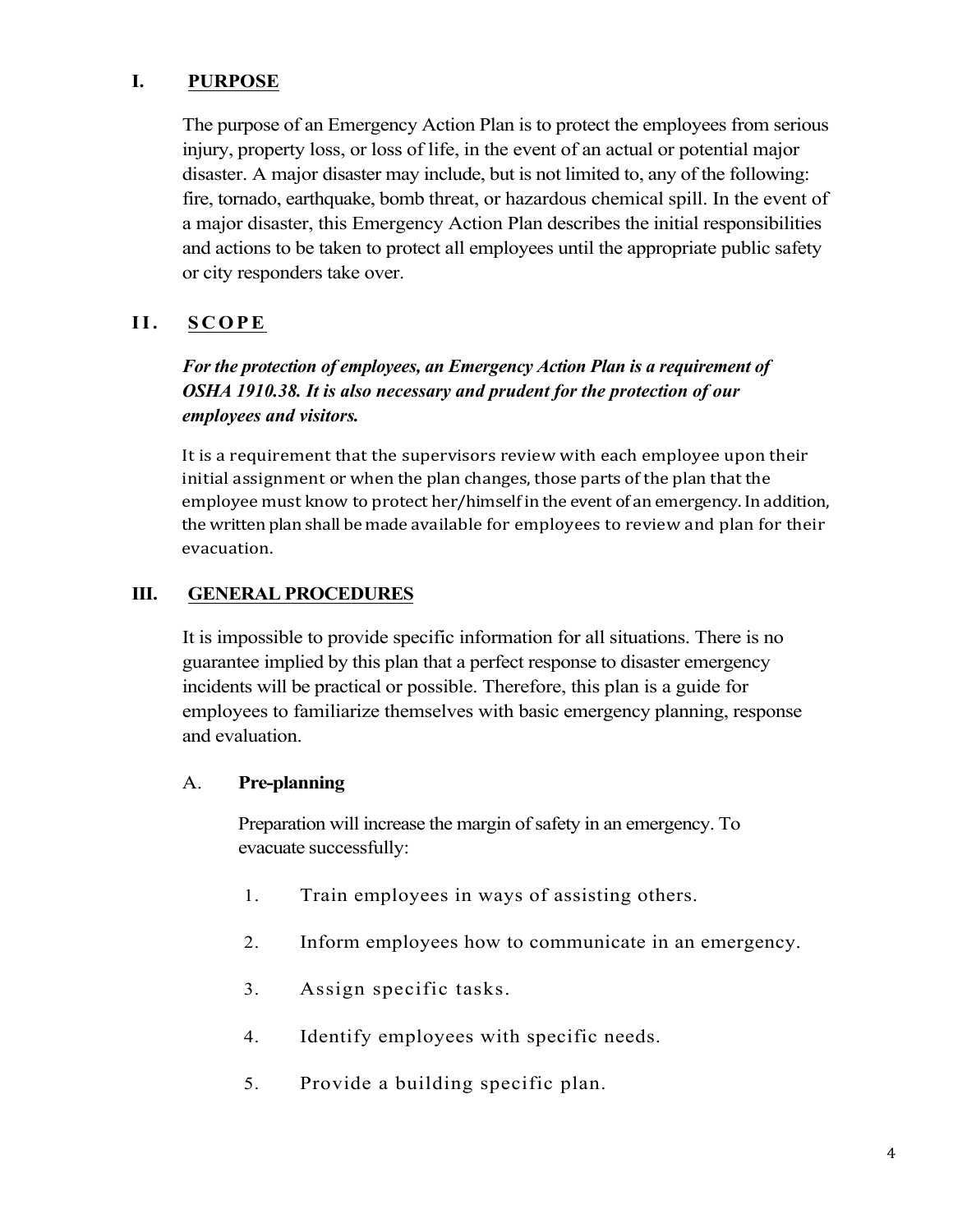- 6. Evacuation route maps are posted in the building. Employees should know at least two evacuation routes. The following information is marked on the maps.
	- Emergency and accessible exits
	- Evacuation routes
	- Location of fire extinguishers
	- Fire alarm pull station location
	- Tornado shelter
	- Areas first searched

## B. **Notification of Emergency Warning**

In the event of a disaster, the warning may come from any of the following sources: commercial radio or television, NOAA radio, building smoke detection or sprinkler system, emergency siren, web/internet, private citizen, or Northeast Communications Center (NECC). It is recommended that several sources be monitored to assist in determining when emergency situations exist since no one system can cover all circumstances. A person receiving notification of a possible disaster or a building emergency should immediately sound the alarm to notify employees and NECC. (e.g. Yell "Fire!", pull building alarm, call other offices, etc.) Next, inform immediate supervisor who will continue notification up the Chain of Command. The building *emergency alarm system is reserved for total evacuation of the building.*

## C. **Emergency Alarms and Advisories**

1. Sprinkler Alarm – Smoke Detection – Fire Alarm

In the event of a fire, sprinkler and/or HVAC smoke detection systems activate the alarm automatically. The fire alarm monitoring company will notify the NECC once alarm is activated. Manual alarms, pull station or break glass models, are located on each floor.

2. Hamilton County Emergency Sirens

When you hear a **steady wail** it means that a **tornado** has been sighted in Hamilton County or the National Weather Service has issued a **Tornado Warning**. When you hear a **wavering wail** it means that a **severe thunderstorm** has been sighted in Hamilton County or the National Weather Service has issued a **Severe Thunderstorm Warning**. The siren can only be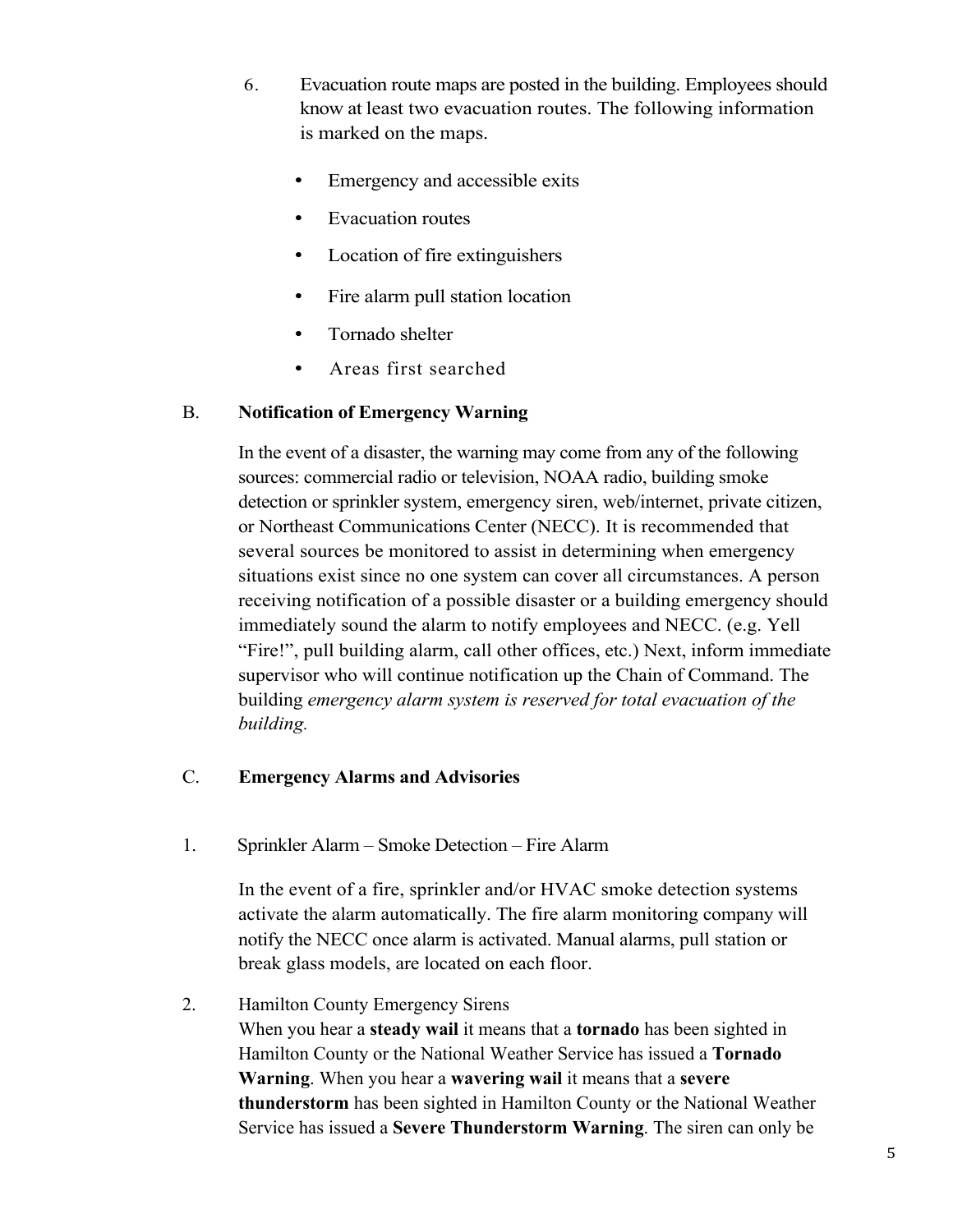heard outside and is not overtly loud. Take cover immediately. Tune to local cable TV or radio stations.

3**.** National Terrorism Advisory System

The National Terrorism Advisory System, or NTAS, communicates information about terrorist threats by providing timely, detailed information to the public, government agencies, first responders, airports and other transportation hubs, and the private sector.

After reviewing the available information, the Secretary of Homeland Security will decide, in coordination with other Federal entities, whether an NTAS Alert should be issued.

NTAS Alerts will only be issued when credible information is available.

These alerts will include a clear statement that there is an **imminent threat** or **elevated threat**. Using available information, the alerts will provide a concise summary of the potential threat, information about actions being taken to ensure public safety, and recommended steps that individuals, communities, businesses and governments can take to help prevent, mitigate or respond to the threat.

The NTAS Alerts will be based on the nature of the threat: in some cases, alerts will be sent directly to law enforcement or affected areas of the private sector, while in others, alerts will be issued more broadly to the American people through both official and media channels.

#### **Sunset Provision**

An individual threat alert is issued for a specific time period and then automatically expires. It may be extended if new information becomes available or the threat evolves.

NTAS Alerts contain a **sunset provision** indicating a specific date when the alert expires - there will not be a constant NTAS Alert or blanket warning that there is an overreaching threat. If threat information changes for an alert, the Secretary of Homeland Security may announce an updated NTAS Alert. All changes, including the announcement that cancels an NTAS Alert, will be distributed the same way as the original alert.

#### **Alert Announcements**

NTAS Alerts will be issued through state, local and tribal partners, the news media and directly to the public via the following channels:

Via the official DHS NTAS webpage – http://www.dhs.gov/alerts

Via email signup at – http://www.dhs.gov/alerts

Via social media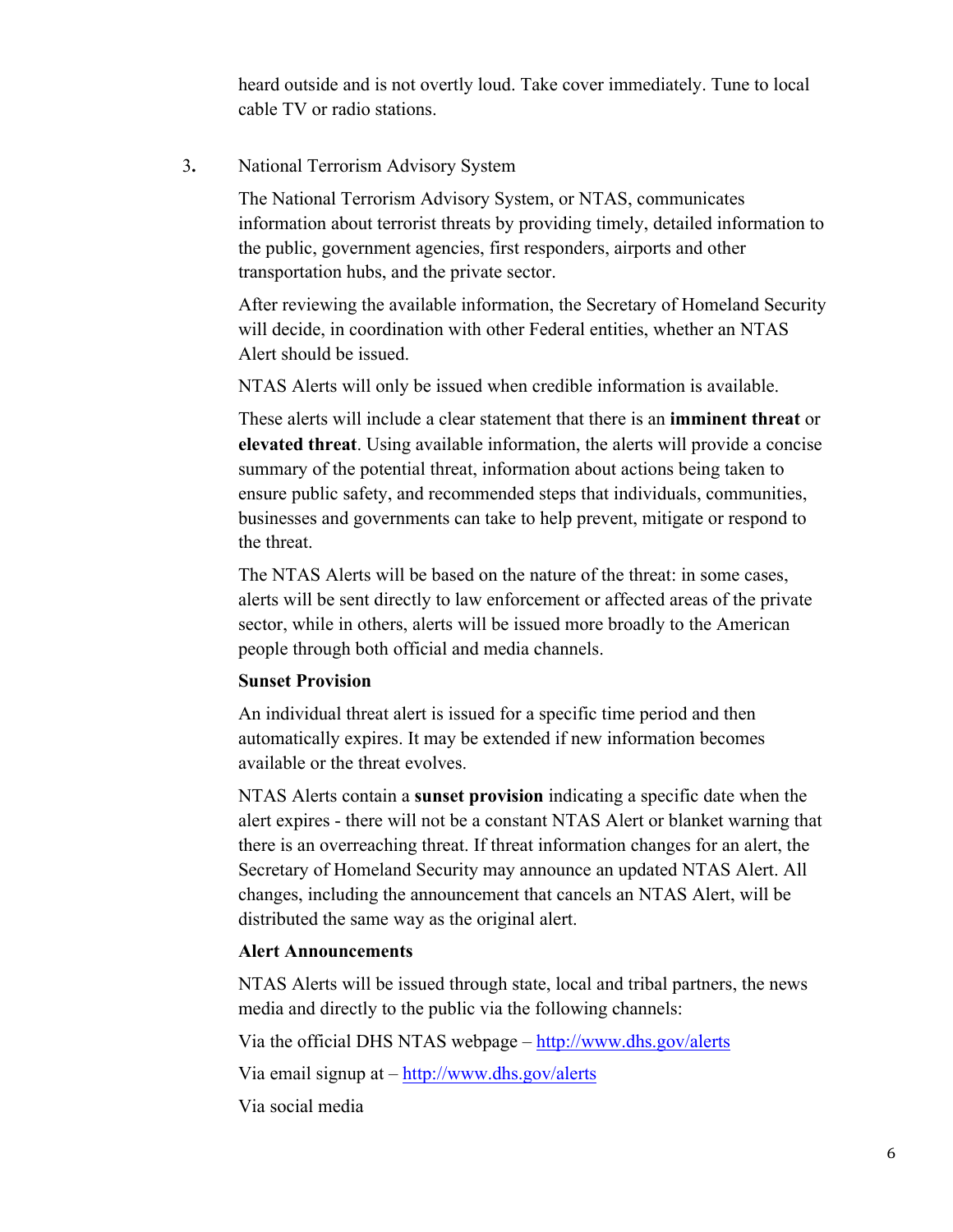Facebook – http://facebook.com/NTASAlerts

Twitter – http://www.twitter.com/NTASAlerts

Via data feeds, web widgets and graphics- http://www.dhs.gov/alerts

The public can also expect to see alerts in places, both public and private, such as transit hubs, airports and government buildings.

### **IV. EMERGENCY OPERATIONS CENTER**

If a situation is severe, emergency actions may be coordinated from the Emergency Operations Center in the basement of the Safety Center at 126 S. Lebanon Road.

## **V. EVACUATION ROUTES & MEETING PLACES**

- A. A map of evacuation routes will be displayed in hallways and departments. Each map will show the way to an exit, depending on where employees are located in the building. It will be the responsibility of the supervisor to inform employees of these evacuation routes. The Public Works Director shall verify that the signs are in place and up to date.
- B. The supervisor will establish a procedure to account for employees in each department.
- C. The supervisor will establish a procedure for reporting to emergency personnel any missing, trapped or injured occupants.
- D. Meeting places will be established to account for individuals.

1.Primary meeting place: FLAG POLE

2.Inclement weather meeting place: MAIL ROOM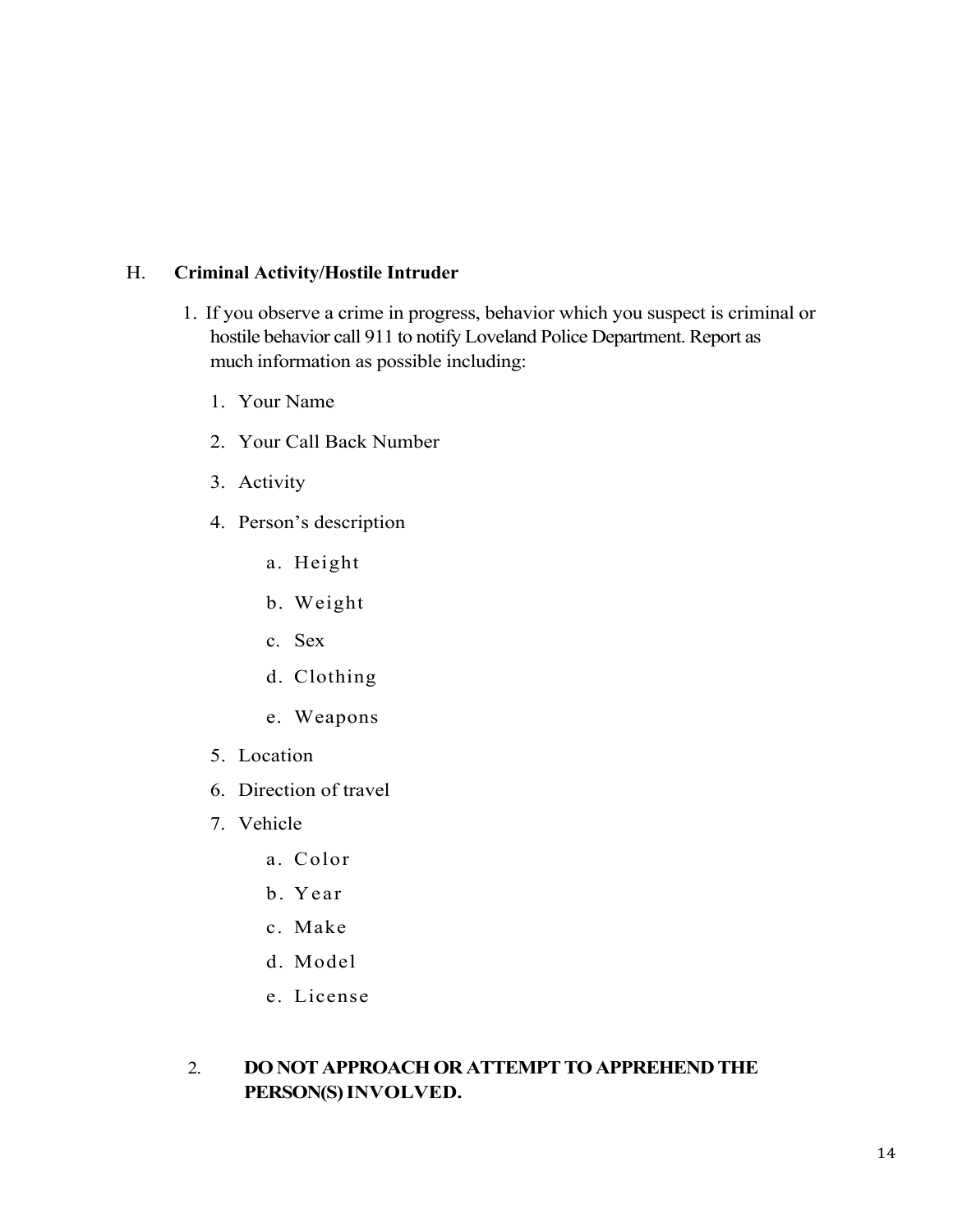3. Stay on the phone with the dispatcher and provide additional information as changes in the situation occur until the first police officer arrives at your location.

## **Safety Guidelines for Armed Subjects, Active Shooter Situations**

**Introduction:** An active shooter is a person who appears to be actively engaged in killing or attempting to kill people in a populated area; in most cases shooters use firearm(s) and there is no pattern or method to their selection of victims. These situations are dynamic and evolve rapidly, demanding immediate deployment of law enforcement resources to stop the shooting and mitigate harm to innocent victims. This document provides employees and staff who may be caught in an active shooter situation, and describes what to expect from responding police officers.

**Guidance to employees**: In general, how you respond to an active shooter will be dictated by the specific circumstances of the encounter, bearing in mind there could be more than one shooter involved in the same situation. If you find yourself involved in an active shooter situation, try to remain calm and use these guidelines to help you plan a strategy for survival.

- If an active shooter is outside your building, proceed to a room that can be locked. Close and lock all the windows and doors, and turn off all the lights; if possible, get everyone down on the floor and ensure that no one is visible from outside the room. One person in the room should call 911, advise the dispatcher of what is taking place, and inform him/her of your location; remain in place until the police, gives the "all clear". Unfamiliar voices may be the shooter attempting to lure victims from their safe space; do not respond to any voice commands until you can verify with certainty that they are being issued by a police officer.
- If an active shooter is in the same building as you are, determine if you can safely escape from the building. If you cannot escape, determine if the room you are in can be locked. If so, lock the door and barricade it with any heavy objects you can move in front of it. Stay away from the door and windows and remain concealed. Call 911.
- If an active shooter enters your office, try to remain calm. If possible, dial 911 and alert police. If you cannot speak, leave the line open so the dispatcher can listen to what is taking place. It may be possible for the dispatcher to determine the location of the 911 call. If there is no opportunity for escape, it may be possible to distract and then overpower the shooter depending on how many people are in the room. It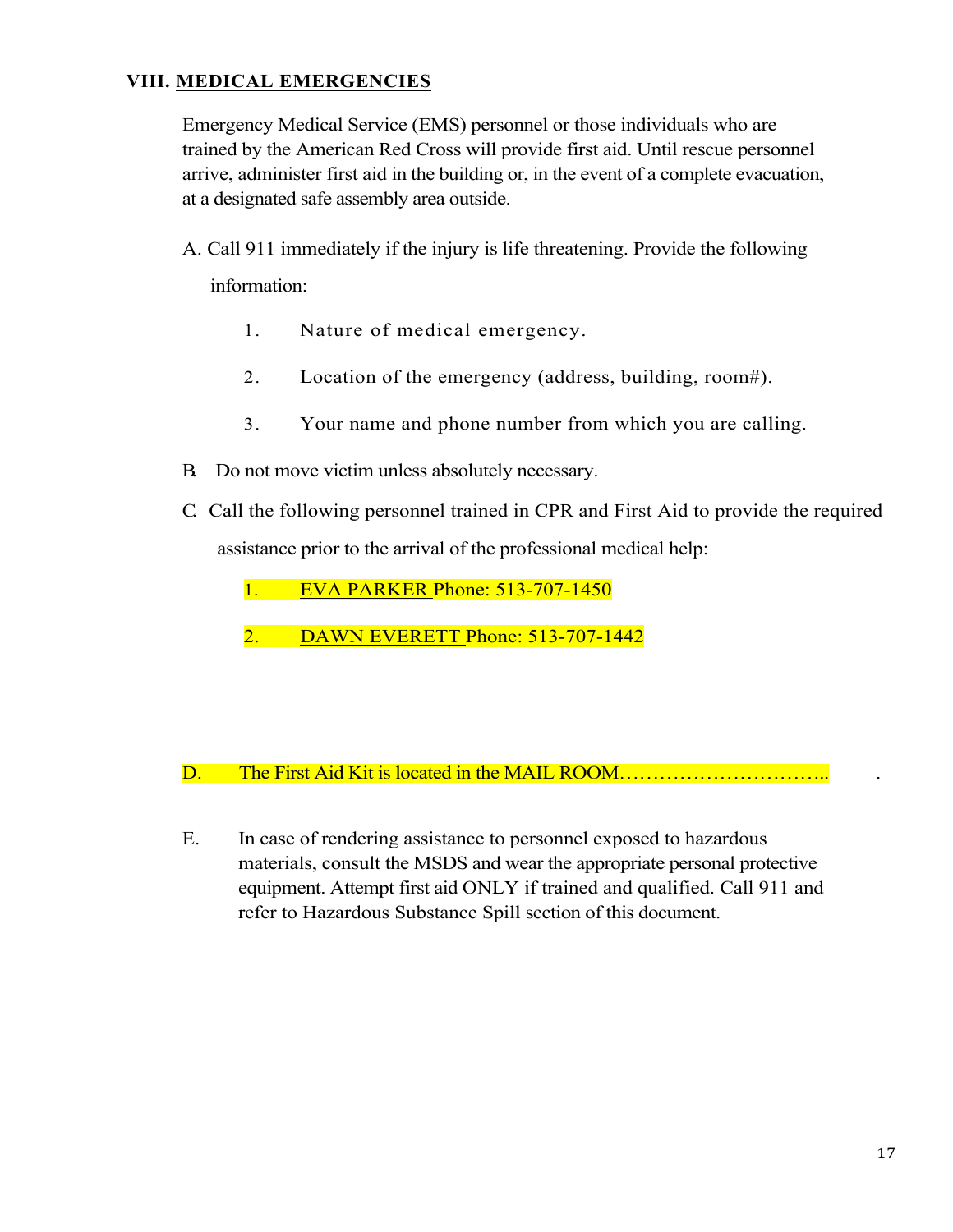## **IX. PROCEDURE FOR EMERGENCY SHUTDOWN OF OPERATIONS**

An emergency shutdown of the building can be ordered by the fire department, the police department, or the public works director. No employee should risk any type of injury. However, if time permits, personnel should perform the following duties:

- A. **An emergency shutdown of computers** should be accomplished in the event of a severe electrical storm. If time permits, exit the program and shut off the computer power supply.
- B. **Utility Controls** will be shut off by the fire department or public works.
- C. **Critical Operations** will be shut down by assigned personnel. Designated personnel involved in critical operations may remain on the site. Assignments:

| Work Area | Name | Job Title | Assignment |
|-----------|------|-----------|------------|
|-----------|------|-----------|------------|

1. If emergency situation will not permit any of the personnel to remain, contact the following offices:

Name: Dave Kennedy

Phone: 513-707-1454

Name: Tom Smith

Phone: 513-583-3020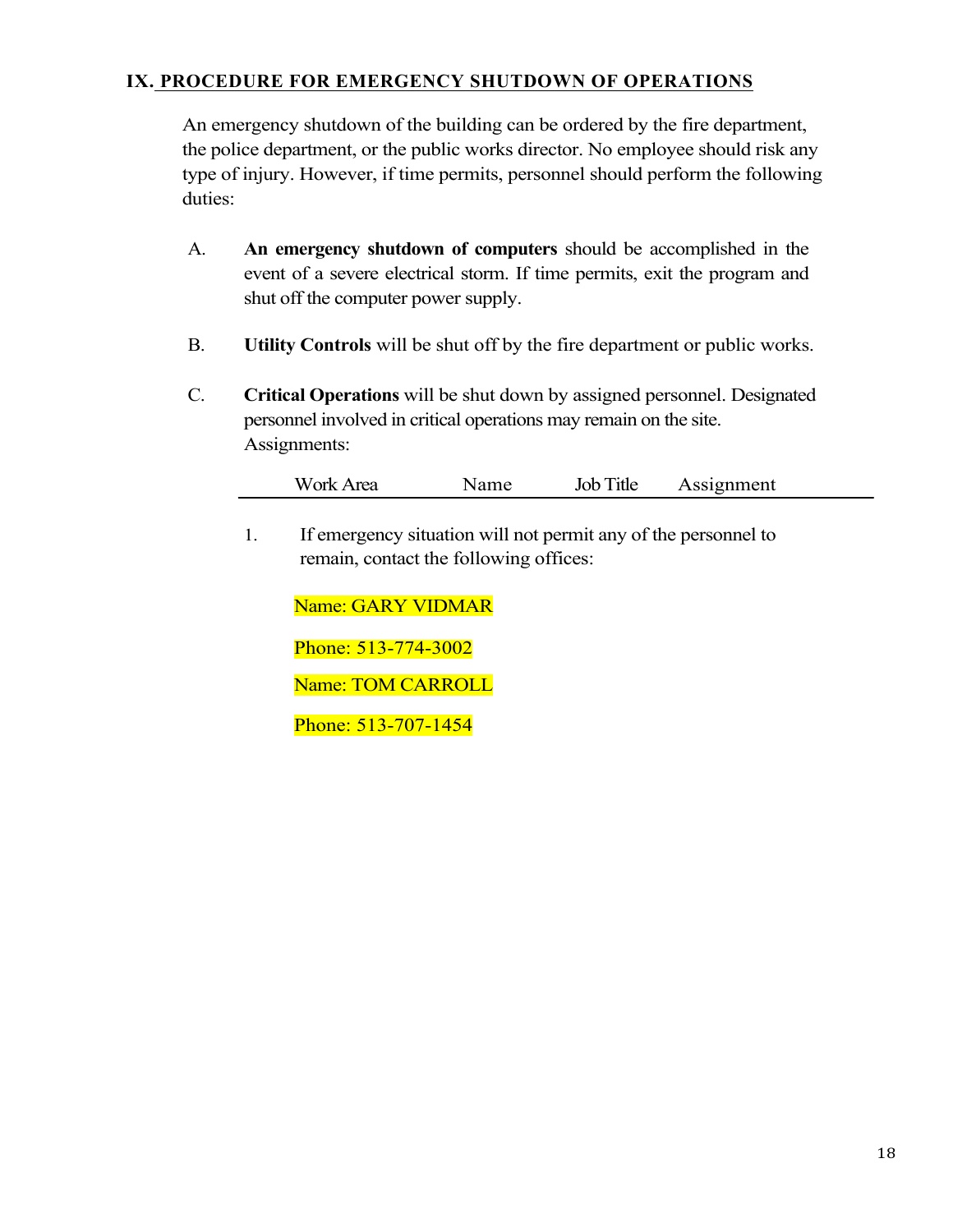### **X. CBRNE THREAT** (CHEMICAL, BIOLOGICAL, RADIOLOGICAL, NUCLEAR, EXPLOSIVE)

The threat that a bomb/CBRNE has been planted is usually made via the telephone. In the majority of cases, these threats have been proven to be false and no device or material was located. However, the potential for loss of human life and property is so great that each situation must be pursued and evaluated. For more information, refer to Bomb/Bio-Chemical Threat policy.

- A. **Telephone Threat**: The person receiving a telephone bomb/CBRNE threat should remain calm and obtain as much information as possible by completing the following checklist at the end of this section. If your phone is equipped with caller identification, write down the number that is on the display screen. After the caller hangs up, **immediately call 9-1-1.** Give all available information to the dispatcher. Notify immediate supervisor. A CBRNE Threat Call Taker Checklist is included in Addendum I
- B. **Written Threat:** Written threats can come in the form of a note, letter or fax, through the U.S mail or interoffice mail. Any document will become evidence at the trial of any perpetrator. It may, in fact, be critical to a successful prosecution and positive identification of the perpetrator. It therefore is extremely important.
	- 1. **DO NOT** handle the envelope or letter/note any more than is necessary and limit the number of persons who touch these items. Know who the people are that have touched these items so elimination fingerprints can be obtained. Once proper notification has been made to police/security personnel, place the item(s) in a folder or large envelope to protect them and tell others not to handle them.
	- 2. Immediately call 9-1-1 to notify the police.
	- 3. Safeguard the received material until it is given to the proper authority.
- C. **Suspicious Package:** If a suspicious package or device is found, **immediately** notify the police. **Do not touch or handle** any suspicious item! **Do NOT use the fire alarm.** Request all persons to leave the room the package is in.

**If the package is a suspected bio-hazard (e.g. Anthrax):** It is unlikely that any threat of exposure to a bio-hazard, such as anthrax, will be found, but the potential exists. All such threats should be taken seriously.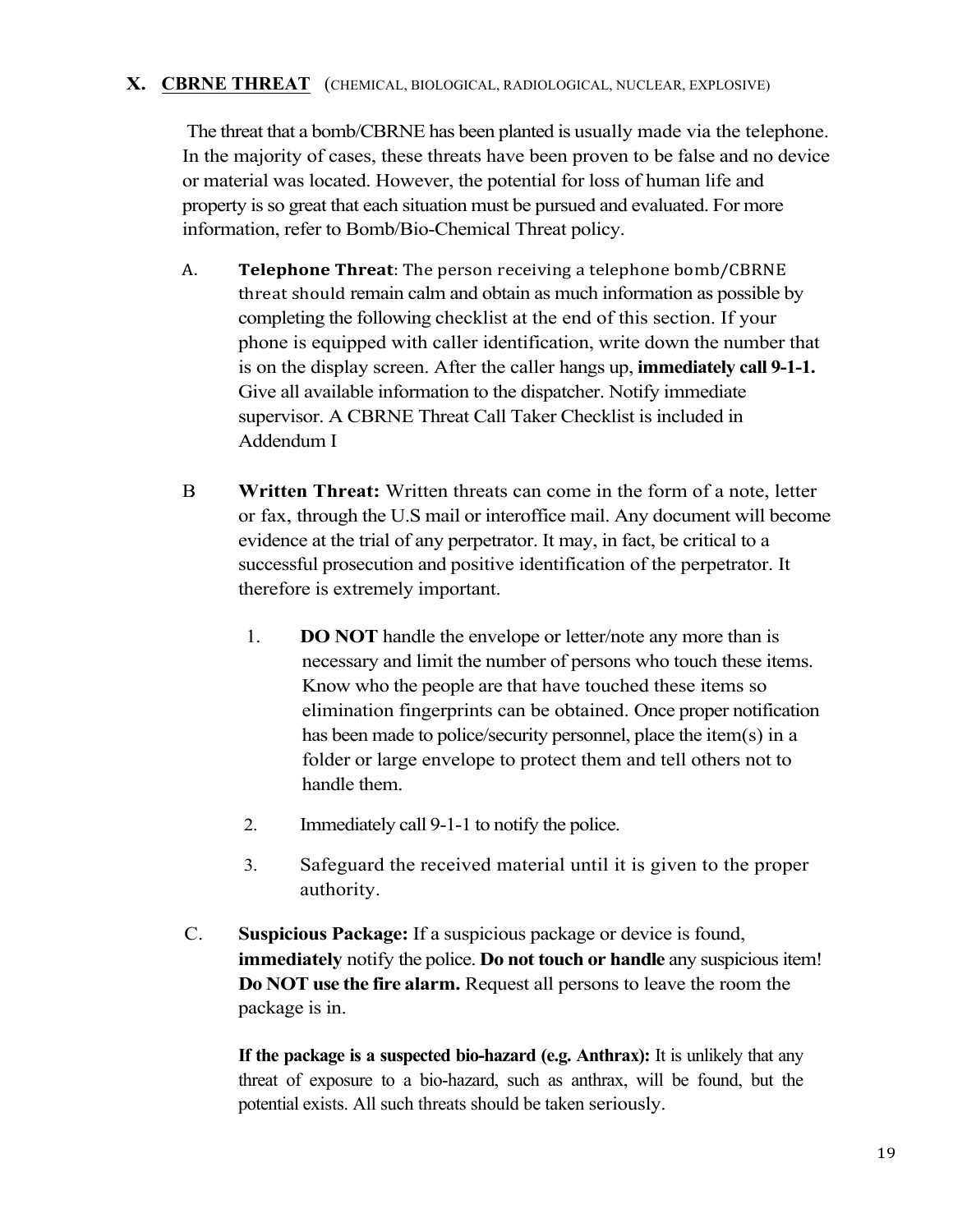## 1. **Appearance**

- a. Powdery substance felt through or appearing on the package or envelope.
- b. Oily stains, discoloration, or odor.
- c. Lopsided or uneven envelope.
- d. Excessive packaging material such as masking tape, string, etc.
- e. Excessive weight.

## 2. **Handling Suspected Packages or Envelopes**

- a. Do not shake or empty the contents of any suspicious package or envelope.
- b. Do not carry the package or envelope, show it to others or allow others to examine it.
- c. Put the package or envelope down on a stable surface; do not sniff, touch, taste, or look closely at it or at any contents that may have spilled.
- d. Alert others in the area. Leave the area. Close any doors and assemble outside the room's entrance. Take actions to prevent others from entering the area.
- e. WASH hands with soap and water to prevent spreading potentially infectious material to face or skin.
- f. Notify The Loveland Police Department, by calling 9-1-1, and your supervisor.
- g. If possible, create a list of persons who were in the room or area when the suspicious letter or package was recognized and a list of persons who also may have handled it.
- h. Await arrival of assistance.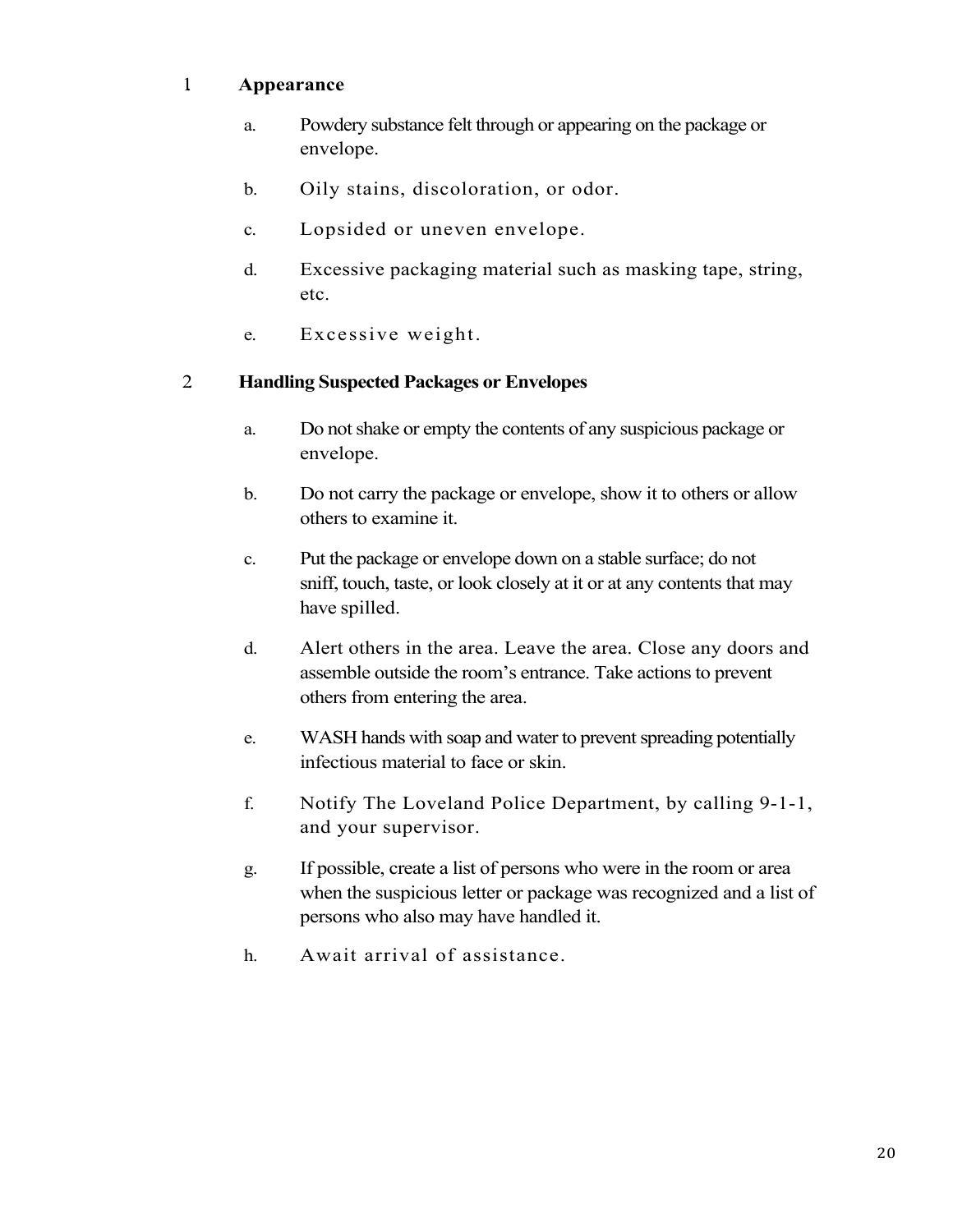#### D. **Bomb/CBRNE Threat Evacuation:**

A bomb/CBRNE threat evacuation is entirely different from a fire evacuation. The use of fire alarms is not recommended since it does not allow for a controlled evacuation. Upon locating or being advised of a bomb/CBRNE threat, the building manager will cordon off the area, wait until the LPD arrives. If a decision to evacuate is made, a uniformed police officer going room-to-room, will notify occupants of the decision to evacuate. If evacuation takes place, do not reenter until the building has been searched and declared safe by the authority having jurisdiction. **Primary evacuation routes must be searched prior to ordering an evacuation** unless the on-scene police officer determines otherwise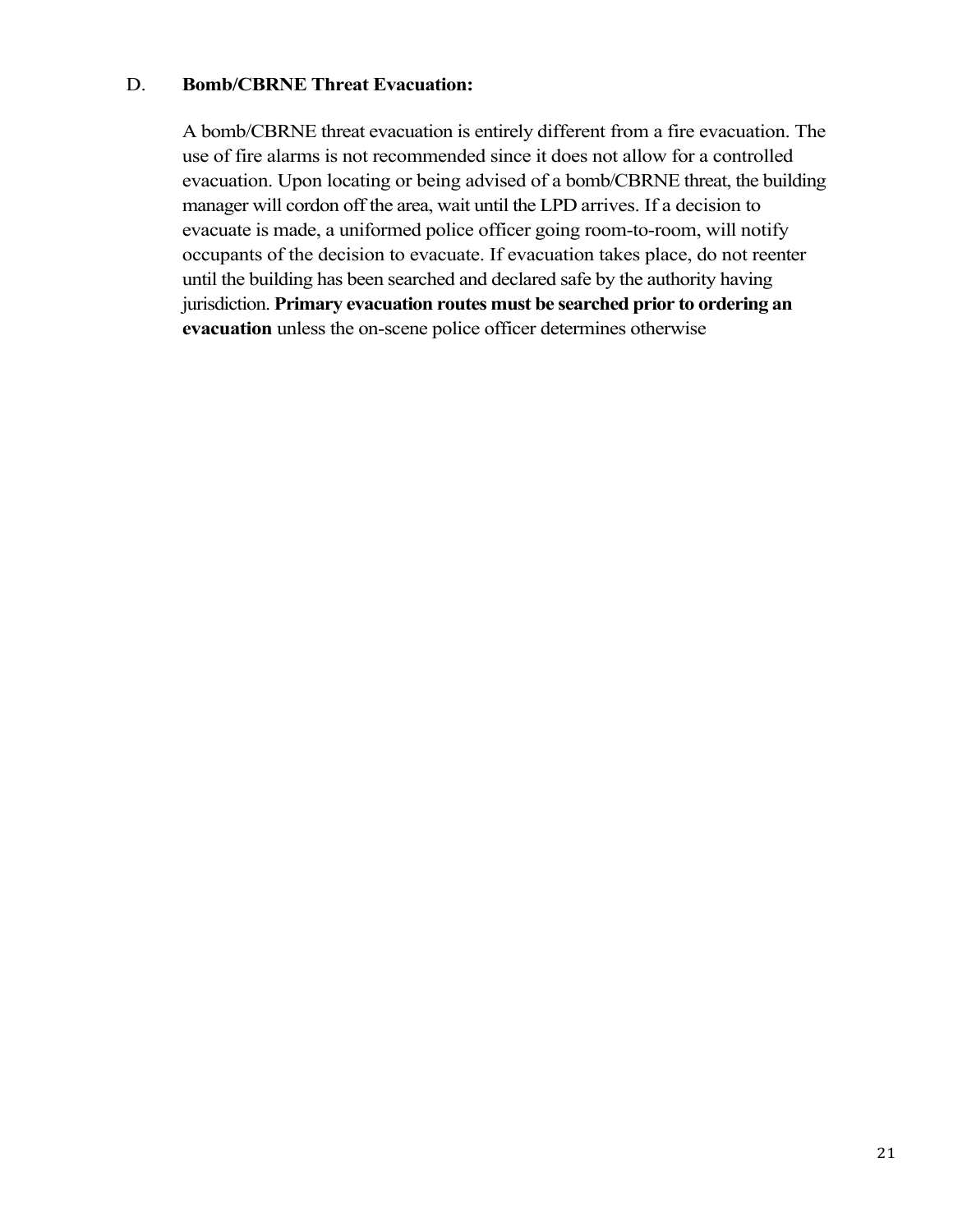### **XI. HAZARDOUS SUBSTANCE**

The following are the locations of:

Spill Containment and Security Equipment: N/A

Personal Protective Equipment (PPE): N/A

Material Safety Data Sheet (MSDS): Janitorial closet (Blue Folder, Second Shelf)

#### **Chemical Spill**

**Introduction:** The **HAZ**ardous Waste **OP**erations and **E**mergency Response (HAZWOPER) standard, 29 CFR 1910.120 Paragraph (q) covers:

> "Emergency response operations for releases of, or substantial threats of releases of, hazardous substances without regard to the location of the hazard."

**"Hazardous substances"** includes substances that have the potential to cause either acute or chronic health problems due to chemical or physical properties. **"Location"** means any place in a city facility where chemicals are being used or stored.

#### **Releases are either incidental or emergency response situations.**

#### A. **Incidental Release**

An incidental release is a release of a hazardous substance which does not pose a significant safety or health hazard (i.e., fire, explosion, or chemical exposure) to employees in the immediate vicinity or to the employee cleaning up the released hazardous substance. In addition, an incidental release does not have the potential to become an emergency within a short time frame. Incidental releases are limited in quantity, exposure potential, and toxicity and present minor safety or health hazards to employees in the immediate work area or those assigned to the clean up. Responses to incidental releases of hazardous substances where the substance can be absorbed, neutralized, or otherwise be safely controlled at the time of release by the employee in the immediate release area are not considered to be emergency response within the scope of this standard.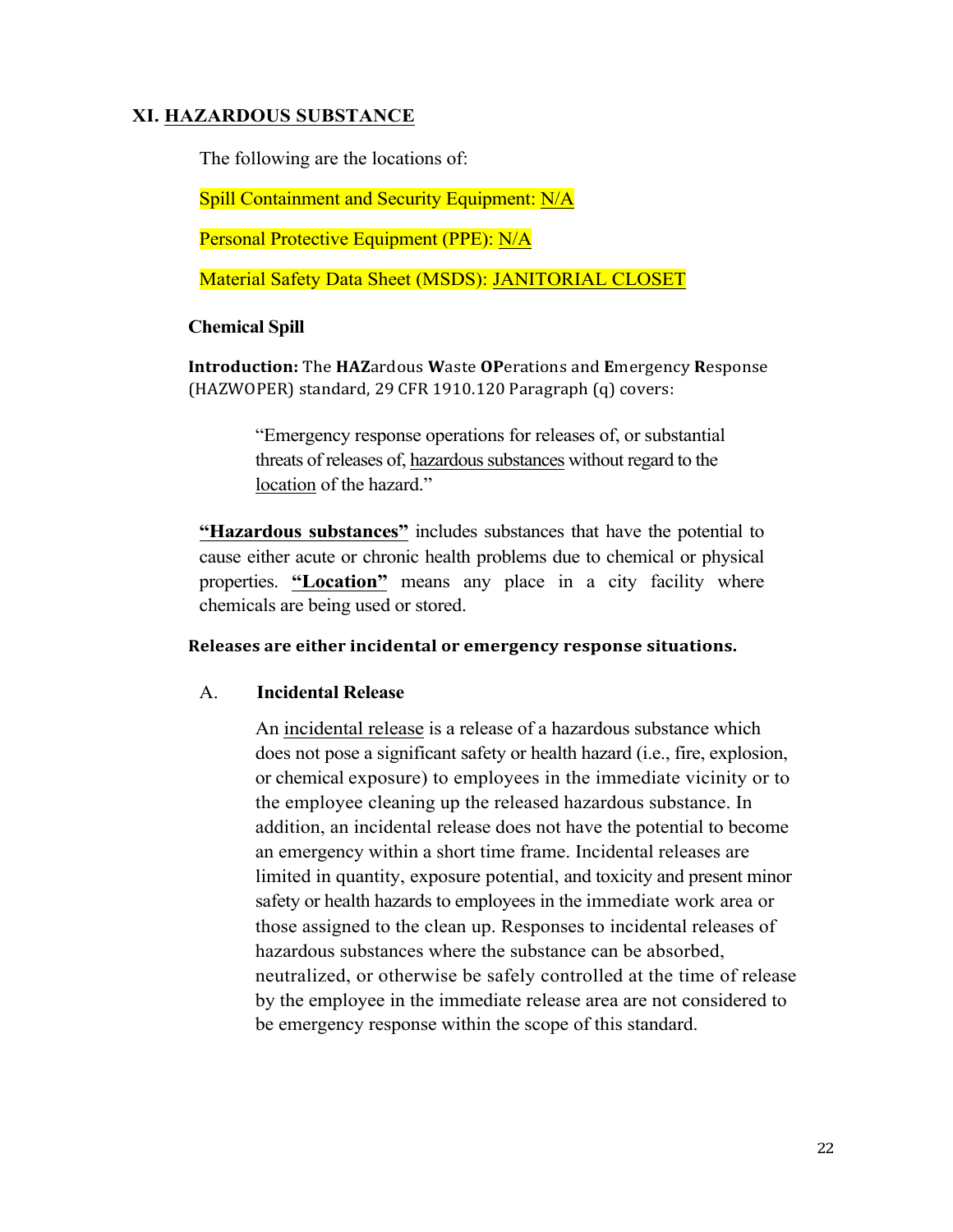**All employees that work with hazardous substances must be trained to protect themselves in handling incidental releases per the training requirements of the Hazard Communication standard (29 CFR 1910.1200) or the OSHA Lab Standard (29 CFR 1910.1450).**

Response to a release of this nature does not require full Hazardous Waste Operations & Emergency Response (HAZWOPER) training, this will be covered in the next section.

#### **B. Emergency Response Situation**

A release that requires an emergency response regardless of the circumstances is defined by the situation and requires full HAZWOPER training. An emergency response includes the following situations:

- 1. The response comes from outside the immediate area of the release. (This includes in-plant personnel who are outside the immediately affected area but respond to the release.)
- 2. The release requires evacuation of employees in the area.
- 3. The release poses, or has the potential to pose Immediately Dangerous to Life and Health (IDLH) conditions.
- 4. The release requires immediate attention because of imminent danger.
- 5. The release may cause high levels of exposure to toxic chemicals.
- 6. One is uncertain as to whether the employee in the work area can handle the severity of hazard considering the Personal Protective Equipment (PPE) and equipment provided.
- 7. The situation is unclear or data are lacking on important factors. Whether a situation is incidental or requires an emergency response must be determined on a case-by-case basis. However, the prime component is knowledge and understanding of the chemical, its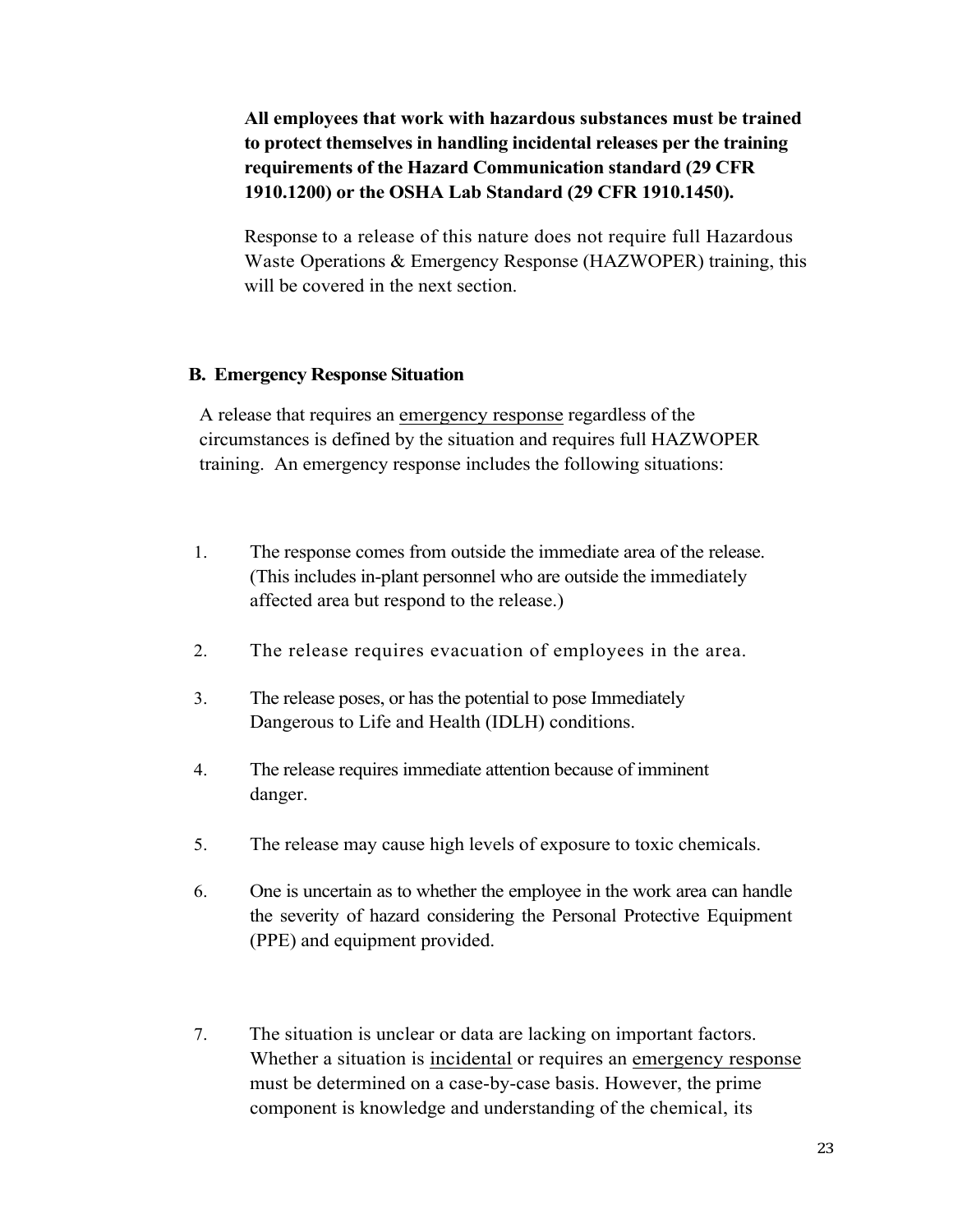hazards, and proper handling procedures. Other factors that play a role in this determination are the quantity released, ventilation considerations, confined space considerations, and personal protective equipment available.

Essentially, one must determine what the circumstances are, then determine the capabilities of the personnel available, and lastly determine whether the release is incidental or warrants an emergency response.

There is a possibility of an emergency response situation in any area that contains hazardous substances. The principal investigator (or supervisor) for each area is responsible for determining if such a HAZWOPER emergency response situation could occur under a worstcase scenario. All HAZWOPER emergency response would require evacuation of personnel. The principal investigator ( or supervisor) must designate employees who have training and competency as a HAZWOPER *First Responder* to decide if other employees need to be evacuated under 29 CFR 1910.38 (a), Emergency Action Plans. As in the past, OEHS will provide an advisory role to incidental spill response if assistance is needed.

#### **XII. FIRE PREVENTION AND WORKPLACE HAZARDS**

#### A. **Employee Responsibility**

It is the responsibility of all employees to prevent any type of fire in the building. Listed below are general items to accomplish this objective:

- 1. Follow general guidelines listed in this plan. You may also refer to the Emergency Procedures Handbook.
- 2. Smoking is not allowed in any City of Loveland buildings. Extinguish all cigarettes in proper receptacles.
- 3. Laboratory work is done under the supervision of qualified instructors.
- 4. Hot work being done by maintenance personnel falls under the City of Loveland Hot Work Program. Hot work procedures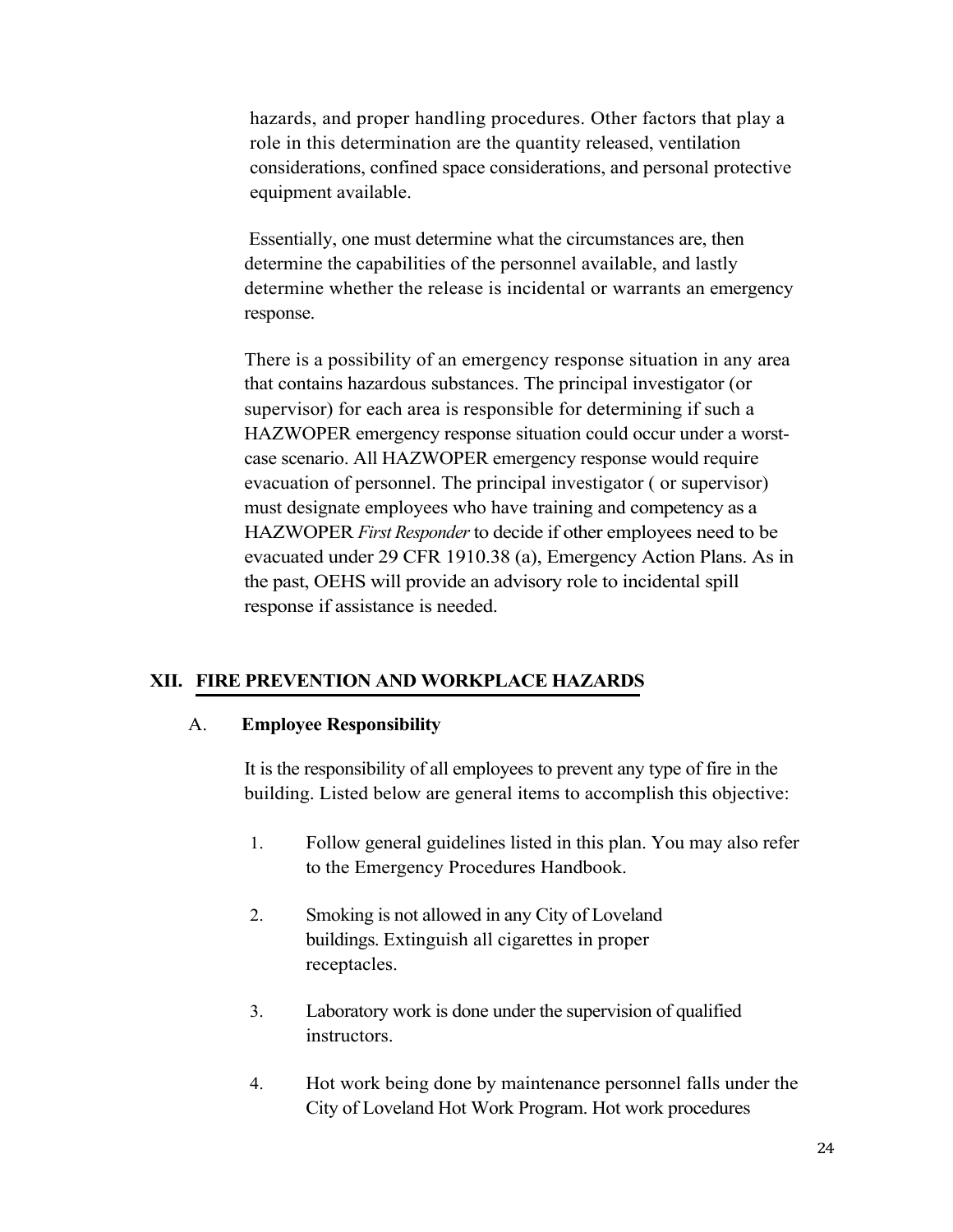involve notifying the Public Works Director whenever hot work is being done and following the guidelines listed on the permit. Fire extinguishers should be readily available to personnel trained in their use when performing hot work.

- 5. Do not put any type of hot object, such as cigarette butts, in trash cans.
- 6. All employees will know the evacuation routes and exits, and will proceed to them when instructed.

## B. **Listing of Typical Fire and Workplace Hazards**

- 1. **Electrical circuits**, wiring and extension cords worn and frayed.
- 2. **Electrical Appliances**, such as, coffee pots, microwaves and portable heaters left unattended or on at the end of the day.
- 3. **Flammable Solvents**, such as, gasoline, paint thinner or degreaser, in amounts greater than maintenance quantities.
- 4. **Flammables & Combustible liquids** not stored in a designated area or storage cabinet. (Refer to laboratory safety standards.)

#### 5. **Impaired Fire Controls**

- a. Fire and smoke doors blocked open.
- b. Storage and trash in stairways and hallways.
- c. Storage closer than 18 inches to sprinkler heads.
- 6. **Oil-soaked Rags**. Store dirty rags in a metal container with a lid.

#### C. **Building Descriptions and Occupancy Hazards**

**Low Hazard:** A situation where the amount of combustibles or flammable liquids present is such that fires of small size may be expected. These may include offices, assembly halls, etc.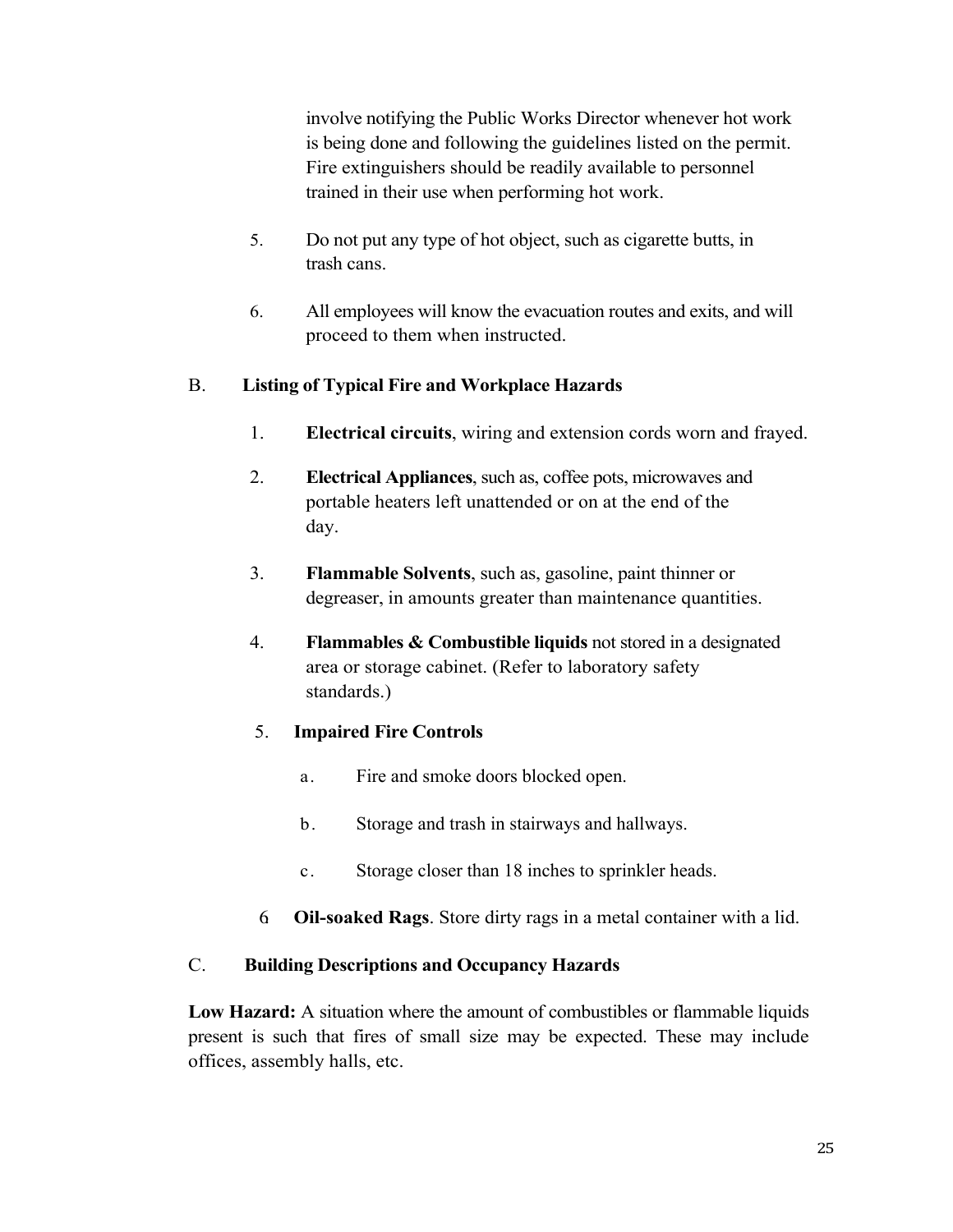**Ordinary Hazard:** A situation where the amount of combustibles or flammable liquids present is such that fires of moderate size may be expected. These may include mercantile, storage and display, parking garages, light manufacturing, warehousing not classified as high hazard, school shop areas and similar business or educational facilities.

**High Hazard:** A situation where the amount of combustibles or flammable liquids present is such that fires of severe magnitude may be expected. These may include woodworking, auto repair, warehousing, chemical storage, laboratories, and processes such as flammable liquid handling, painting, dipping, etc. are performed.

#### D. **Housekeeping**

Good housekeeping will be the responsibility of **ALL** employees.

- 1. Waste materials are to be discarded in their proper places.
- 2. Heat producing equipment shall be maintained in good working order and a minimum of 36 inches from combustible items.
- 3. Personnel are responsible to keep their work areas neat and orderly.
- 4. All aisles and exits will be kept clear.
- 5. Access areas to fire extinguishers will be kept clear.
- 6. Emergency telephone number, **911**, will be posted on all house telephones.
- 7. Each supervisor will be responsible to properly train their employees who are required to handle, store and maintain hazardous materials.
- 8. All fire/smoke doors are to remain closed and unobstructed from their intended function of retarding the spread of fire and smoke.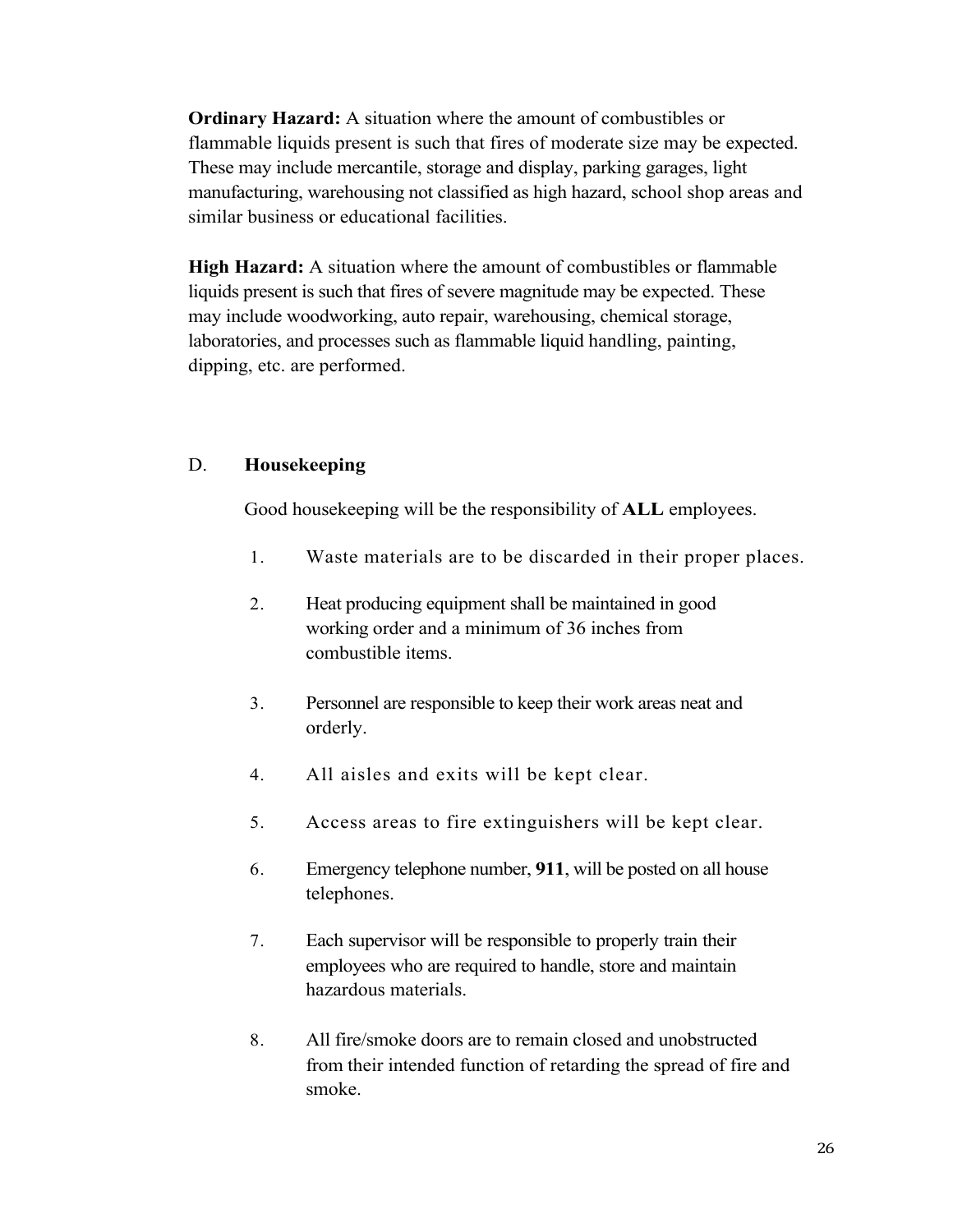### E **Maintenance of Fire Equipment and Systems**

Refer questions and problems regarding the fire sprinkler and/or smoke detector systems, fire extinguishers and their locations to the Public Works Director

## **XIII. NEWS INFORMATION**

Information to the news media will only be released through the Public Information Officer

## **XIV. POST-EMERGENCY EVALUATION**

Following any emergency, a post-emergency evaluation will be conducted to evaluate the cause, employee and outside department actions, and to determine what corrective or preventative actions are necessary.